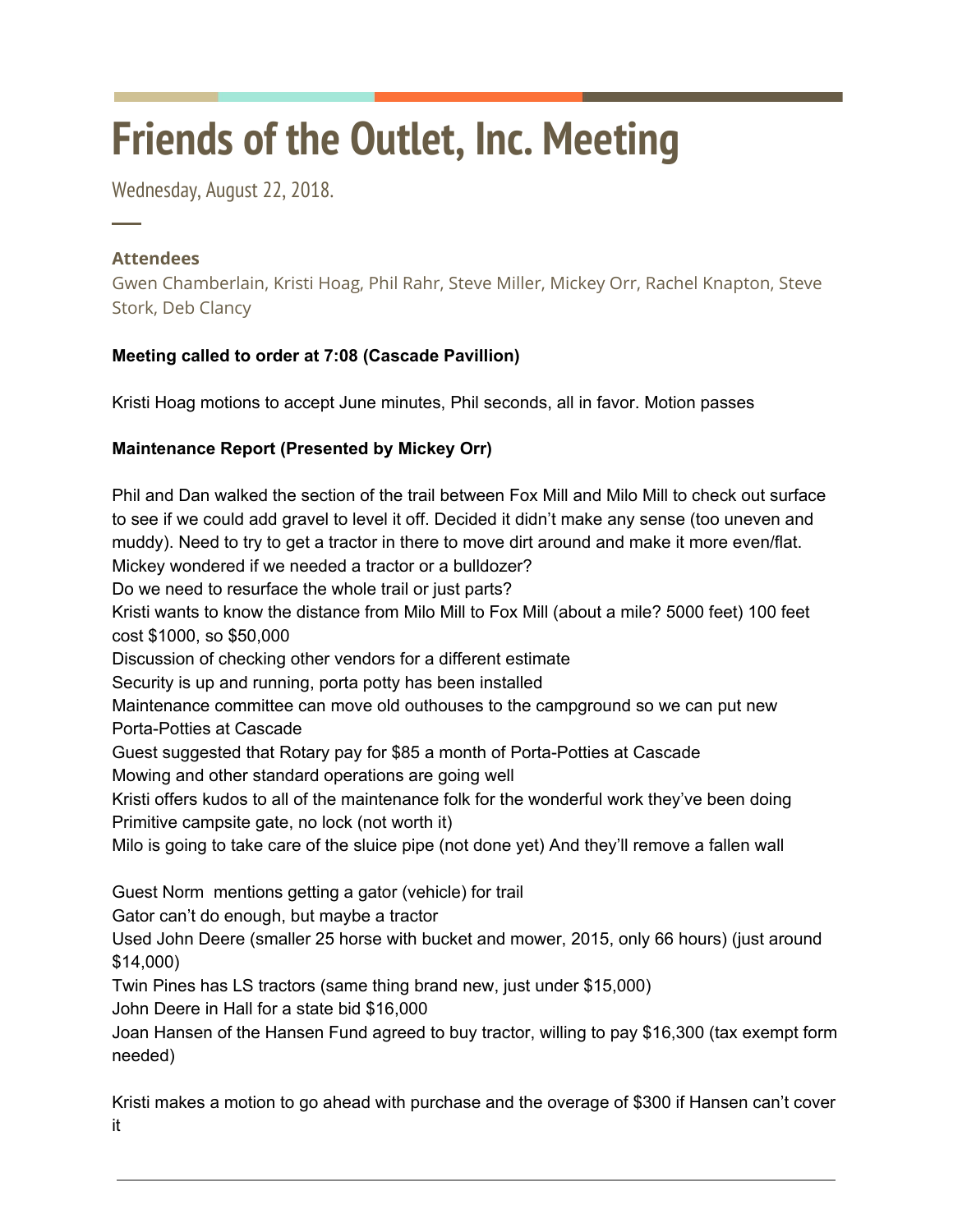Steve seconds All in favor. Motion Passes (Need diesel gas cans marked clearly for tractor)

Phil says coaches at Keuka are looking for work for their teams down on the outlet trail

#### **Membership Report (presented by Kristi Hoag)**

Membership: 349 members (8 renewals, 8 new members, 32.7% increase from last august) Redid membership program forms

\$12,450 total revenue from memberships to date.

#### **Finance Report (presented by Steve Stork)**

Total revenue 41,698.04 Expenditures 31,080.61 Net rev 10,600

Prioritize funding for upcoming activities funding

Finger Lakes CD is maturing this months \$50,999 Finance committee recommends cashing out \$30,000 to use for improvements on the trail and put 20,000 back in a CD Kristi makes a motion to make the transaction Steve stork seconds All in favor Motion Passes

Gwen reads a note with a check for \$50 from an out of town visitor. Ellen Putnam and Mark Dean of Northampton Mass. Gwen sent a thank you note

Gwen recommends we use Amazonsmile to donate to organization (no expense on our part) .5% from every purchase made once the buyer uses Amazonsmile and chooses The Outlet Trail

Guide star/Network for good Donator can choose to pay the administrative fee

**Community Relations Report (presented by Phil Rahr)**